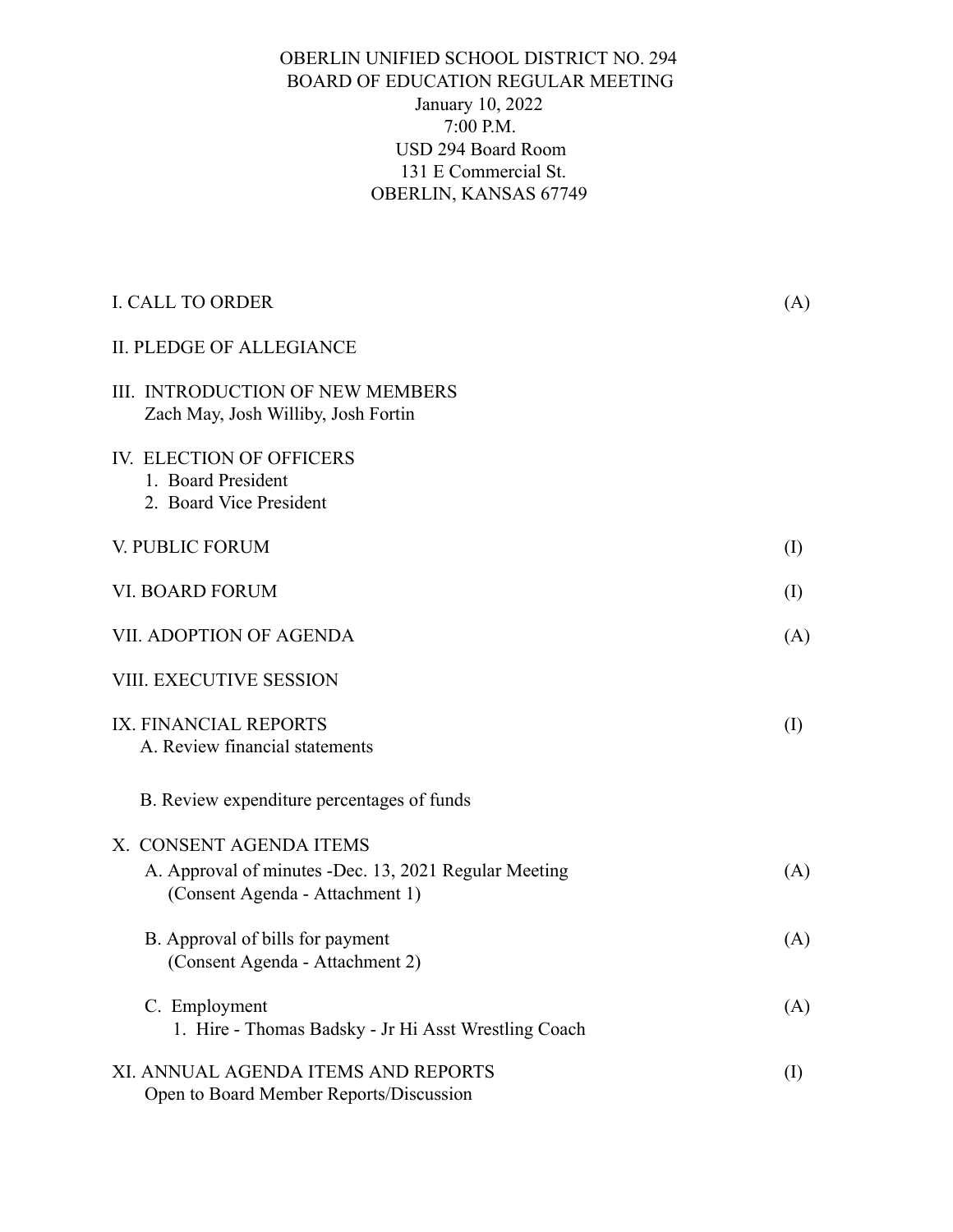| XII. ITEMS FOR DISCUSSION<br>A. REVISIT BOARDBOOK SOFTWARE BY SPARQ DATA<br>Discuss and review information on this software<br>(Items for Discussion - Attachment 3)                                                                                                       | (D) |
|----------------------------------------------------------------------------------------------------------------------------------------------------------------------------------------------------------------------------------------------------------------------------|-----|
| B. APPROVAL OF 2021-2022 BOARD GOALS<br>Strategic plan goals - presented by Dr. Hart KASB<br>(Action Items - attachment 4)                                                                                                                                                 | (A) |
| C. DISCUSSION OF TEACHER SURVEYS<br>(Attachment 5 DCHS and OES)                                                                                                                                                                                                            |     |
| XIII. ACTION ITEMS<br>A. SELECTION AND APPOINTMENT OF NKESC REPRESENTATIVE<br>1. REPRESENTATIVE<br>Monte Moore served as our representative during this past year.<br>2. ALTERNATE (IF DESIRED)<br>Roger May served as our alternate representative during this past year. | (A) |
| <b>B. APPOINTMENT OF BID COMMITTEE</b><br>In the past, the President and Vice-President have served in this capacity.                                                                                                                                                      | (A) |
| C. APPOINTMENT OF POLICY REVIEW COMMITTEE<br>In the past, new board members have served on this committee.<br>Spring Louderback, Kris Mathews and Roger May served in this capacity<br>during this past year                                                               | (A) |
| D. APPOINTMENT OF GOVERNMENTAL RELATIONS<br>NETWORK REPRESENTATIVE<br>Doug Brown served in this capacity during this past year                                                                                                                                             | (A) |
| E. APPOINTMENT OF FACILITIES COMMITTEE<br>Abby Hissong, Kris Mathews and Doug Brown served in this capacity<br>during this past year                                                                                                                                       | (A) |
| F. APPOINTMENT OF CALENDAR COMMITTEE<br>Megan Carter, Spring Louderback and Roger May served in this capacity<br>during this past year                                                                                                                                     | (A) |
| <b>G. APPOINTMENT OF BOARD NEGOTIATORS FOR</b><br>2021-2022 SCHOOL YEAR<br>Monte Moore, Roger May and Spring Louderback served in this capacity<br>during this past year                                                                                                   | (A) |
| H APPROVAL OF KPP GRANT APPLICATION<br>Last year we received 52, 500, no information yet for current year                                                                                                                                                                  | (A) |
| APPROVAL OF EARLY CHILDHOOD AT RISK GRANT APPLICATION<br>L.<br>No information yet for current year's grant                                                                                                                                                                 | (A) |
| J. APPROVAL OF MEMORIAL FUND FOR WRESTLING<br>\$370.00 donated                                                                                                                                                                                                             | (A) |